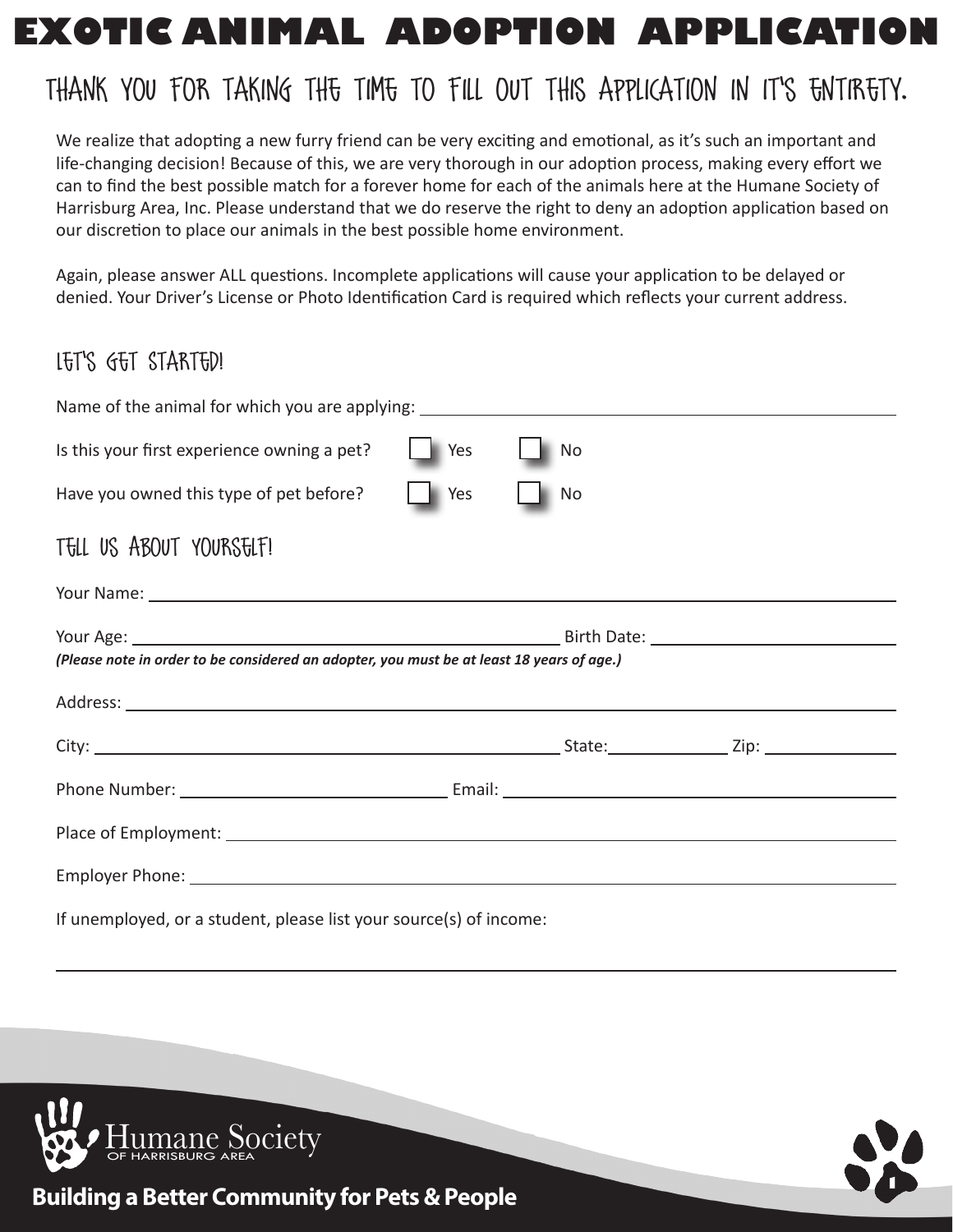List the names and ages of any persons living with you, and their relationship to you:

| (Please list any additional persons on the back of this page)                               |                     |                  |             |
|---------------------------------------------------------------------------------------------|---------------------|------------------|-------------|
| Does everyone in your household agree on this particular pet?                               |                     | Yes<br><b>No</b> |             |
| Does anyone in your household have animal allergies?                                        |                     | Yes<br>No        |             |
| Are they on medication for it?                                                              |                     | Yes<br>No        |             |
| Have any members of your family ever been charged with and/or convicted of Animal Cruelty?  |                     |                  |             |
| Yes<br>$\blacksquare$ No                                                                    |                     |                  |             |
| Have you ever adopted an animal from a shelter before?                                      |                     | Yes<br>No        |             |
|                                                                                             |                     |                  |             |
| Have you ever taken an animal to a shelter before?<br>Yes<br>No                             |                     |                  |             |
|                                                                                             |                     |                  |             |
|                                                                                             |                     |                  |             |
| TELL US ABOUT YOUR HOME!                                                                    |                     |                  |             |
| Do you currently:   Own                                                                     | Live with Relatives | Rent             | Rent to Own |
| Type of home:<br>Single-Family                                                              | Townhome or Condo   | Apartment        | Mobile Home |
| Long-Term Hotel/Motel Room<br>(Please list name of the hotel/motel and location): _________ |                     |                  |             |
| Are you willing to provide proof of a mortgage/homeownership?                               |                     | Yes<br>No        |             |
| If you rent your home, please list the name and phone number of your landlord:              |                     |                  |             |
|                                                                                             |                     |                  |             |
|                                                                                             |                     |                  |             |

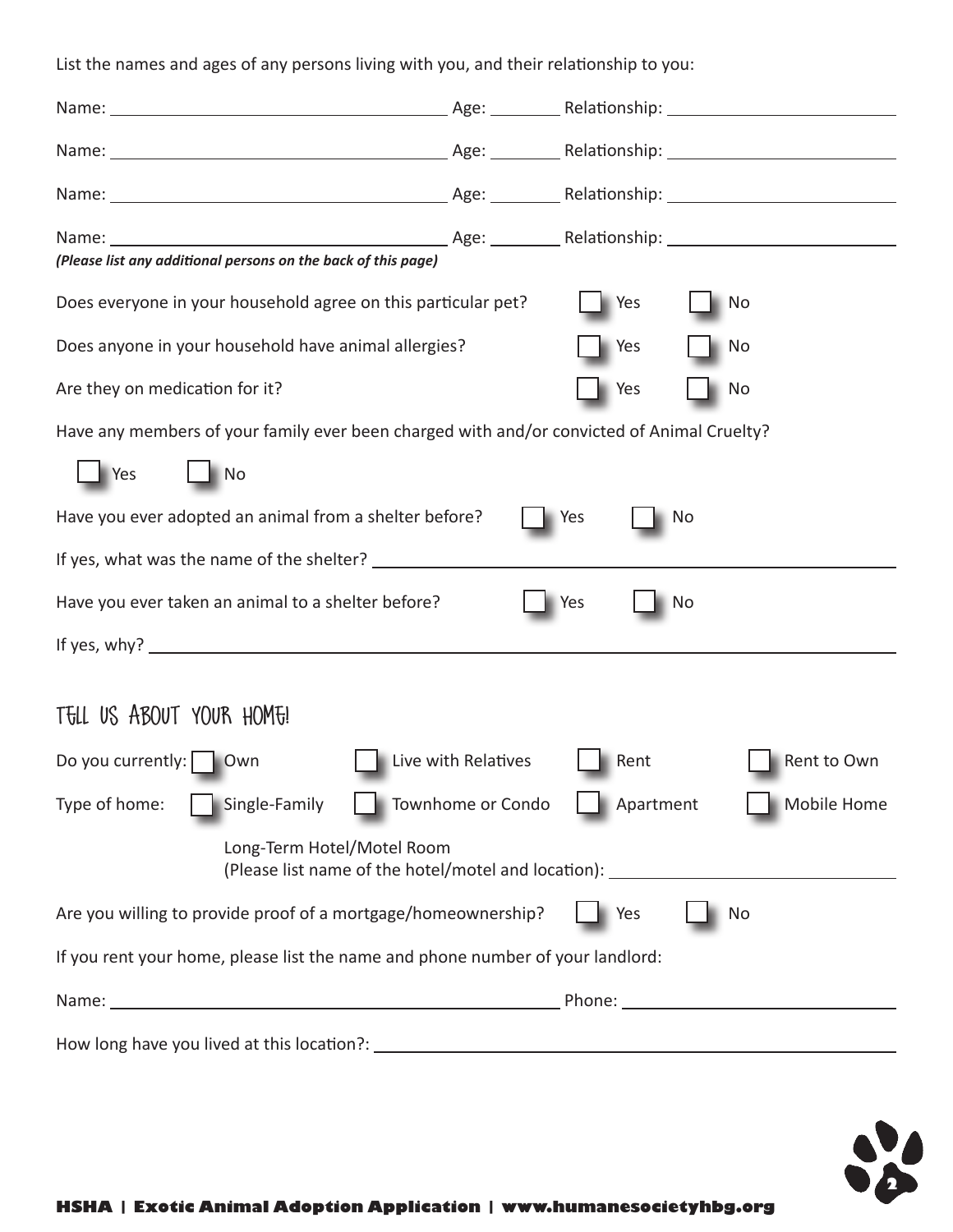## Tell Us About Your Other Pets!

Please note that any current animals living in your home must be up-to-date on their Rabies and Distemper vaccines in order for the staff at the Humane Society of Harrisburg Area, Inc. to accept your adoption application. In addition, vaccines can take a maximum of five days to be effective in providing protection to your pet. Therefore, we enforce a strict five day waiting period between the time your current animals are vaccinated and the ability for an HSHA animal to be adopted into your home.

| Animal #1: |                                                                |  |
|------------|----------------------------------------------------------------|--|
|            |                                                                |  |
|            | Please circle: Male or Female Meutered or Spayed               |  |
|            |                                                                |  |
|            |                                                                |  |
| Animal #2: |                                                                |  |
|            |                                                                |  |
|            | Please circle: Male or Female Meutered or Spayed               |  |
|            |                                                                |  |
|            |                                                                |  |
| Animal #3: |                                                                |  |
|            |                                                                |  |
|            | Please circle: Male or Female Meutered or Spayed               |  |
|            |                                                                |  |
|            | (Please list any additional animals on the back of this page.) |  |
|            |                                                                |  |
|            | THE BO LONGE THE SETA UNIQUE LIAN DECADEL                      |  |

Please list other animals currently in your home:

Tell Us About the Pets You've Had Before!

How many dogs and cats have you owned in the past 5 years?

Dogs Cats Other

**3**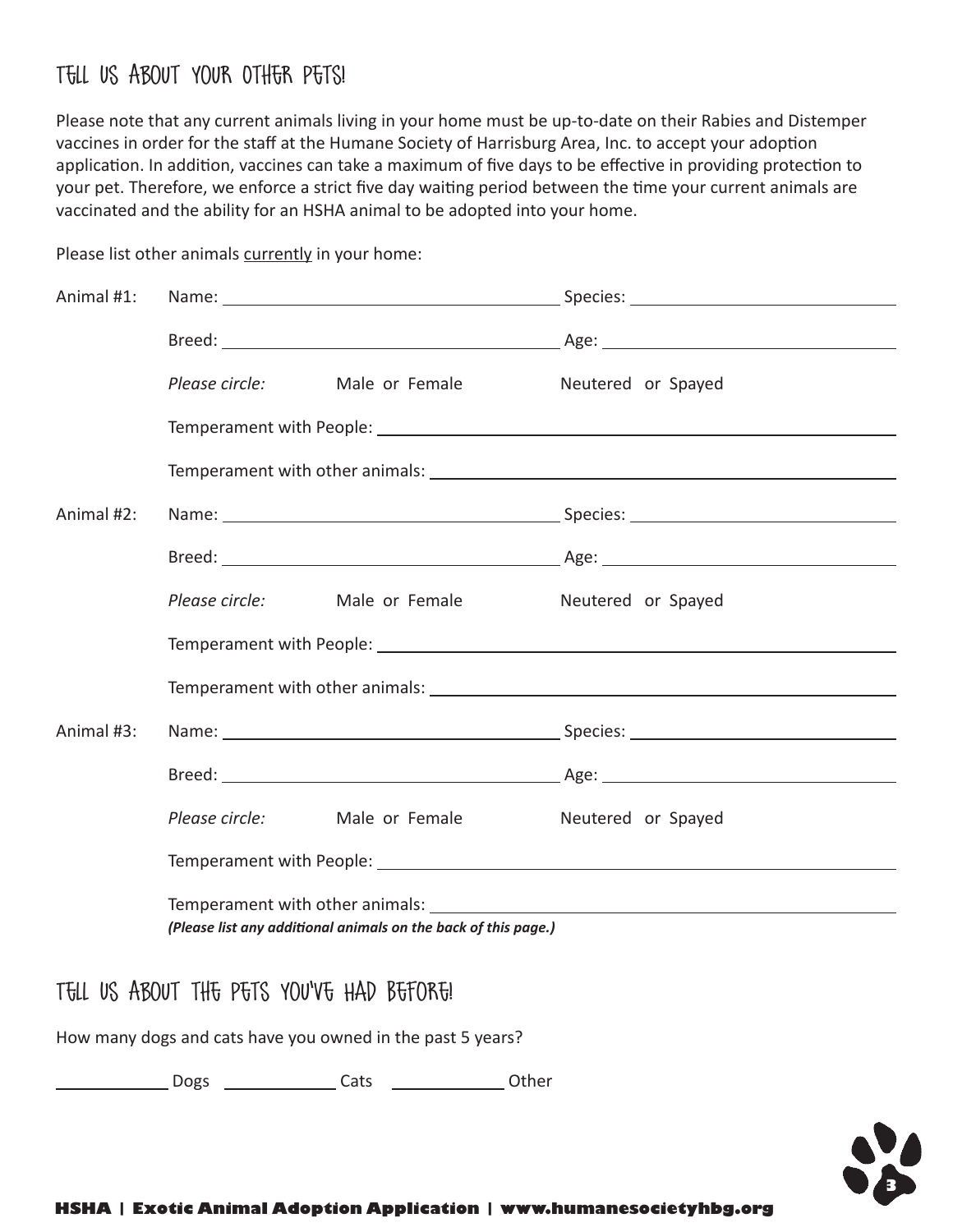Please list prior animals and what happened to them:

| Animal #1:                        |                                                                                                                                                                                            |                                                             |
|-----------------------------------|--------------------------------------------------------------------------------------------------------------------------------------------------------------------------------------------|-------------------------------------------------------------|
|                                   |                                                                                                                                                                                            |                                                             |
|                                   |                                                                                                                                                                                            |                                                             |
| Animal #2:                        |                                                                                                                                                                                            |                                                             |
|                                   |                                                                                                                                                                                            |                                                             |
|                                   |                                                                                                                                                                                            |                                                             |
| Animal #3:                        |                                                                                                                                                                                            |                                                             |
|                                   |                                                                                                                                                                                            |                                                             |
|                                   | Why do you no longer have this pet?:                                                                                                                                                       |                                                             |
|                                   | (Please list any additional animals on the back of this page.)                                                                                                                             |                                                             |
|                                   | TELL US ABOUT YOUR PLANS FOR THIS PET!                                                                                                                                                     |                                                             |
|                                   | Please check one of the options below to explain the primary residence for this pet:                                                                                                       |                                                             |
| Fenced Yard                       | Inside the Home                                                                                                                                                                            | Patio/Porch Garage                                          |
| Outdoor Kennel<br><b>Basement</b> |                                                                                                                                                                                            |                                                             |
|                                   |                                                                                                                                                                                            |                                                             |
|                                   |                                                                                                                                                                                            |                                                             |
|                                   |                                                                                                                                                                                            |                                                             |
|                                   | Will there be an adult home during the day?<br>Yes                                                                                                                                         | No                                                          |
|                                   | Where will this pet sleep at night?: __________                                                                                                                                            | <u> 1989 - Johann Stoff, amerikansk politiker (d. 1989)</u> |
|                                   | What do you do - or plan to do with your animal(s) while you are on vacation?: ______________________________                                                                              |                                                             |
|                                   | ,我们也不会有什么。""我们的人,我们也不会有什么?""我们的人,我们也不会有什么?""我们的人,我们也不会有什么?""我们的人,我们也不会有什么?""我们的人                                                                                                           |                                                             |
|                                   | How much money do you expect to have to spend on this pet each year (this includes a minimum of annual<br>check-ups, grooming, vaccinations, and food)?:__________________________________ |                                                             |

If you had to get rid of this particular pet, what would you do?:

**4**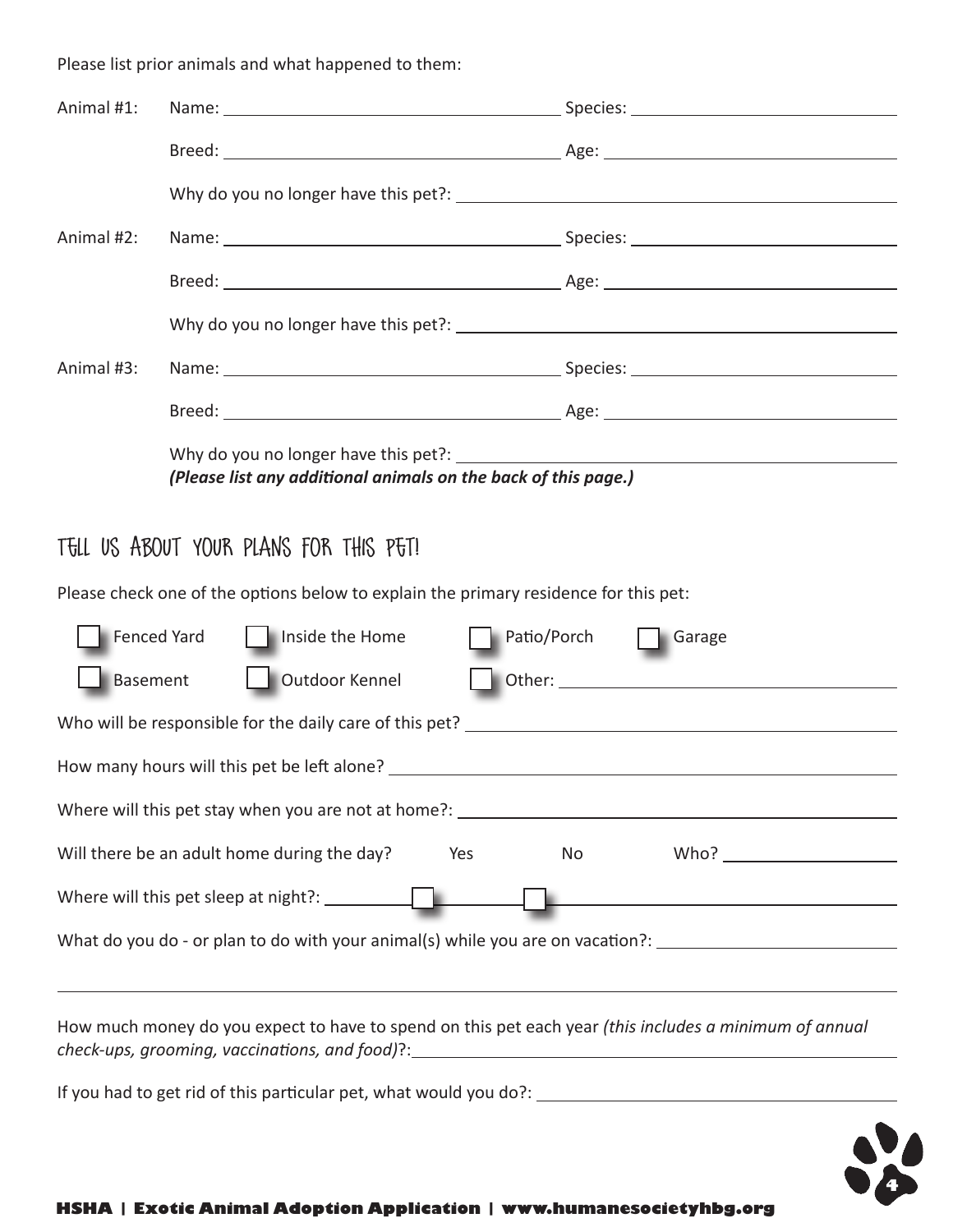Why do you wish to adopt this particular pet?

 $\overline{a}$ 

| Companion for You/Spouse                   | Companion for Child/Children | Companion for Other Pet |
|--------------------------------------------|------------------------------|-------------------------|
| It will be a gift for $\frac{1}{\sqrt{2}}$ | Replace Lost/Deceased Pet    | <b>Watch Animal</b>     |
| Breeding                                   | Other (please explain below) |                         |

Why have you chosen this particular pet for adoption? Please be as specific as possible.

### P $F$ RSONAL R $F$ F $F$ R $F$ N $C$ FS! (Please do NOT list family members)

#### YOUR VETERINARIAN!

*To expedite the application process, please provide us with proof of your current pets' up-to-date*  vaccine records/documentation. If this is your first pet, please list the veterinarian you plan to see for the care *of your dog.*

Are your current pets up-to-date on vaccines? | | Yes | No

**5**

Is your named listed as the Primary Owner of the listed pet(s) with the Vet or Clinic's office?



If you answered no, who's name is listed as the Primary Owner? \_\_\_\_\_\_\_\_\_\_\_\_\_\_\_\_\_